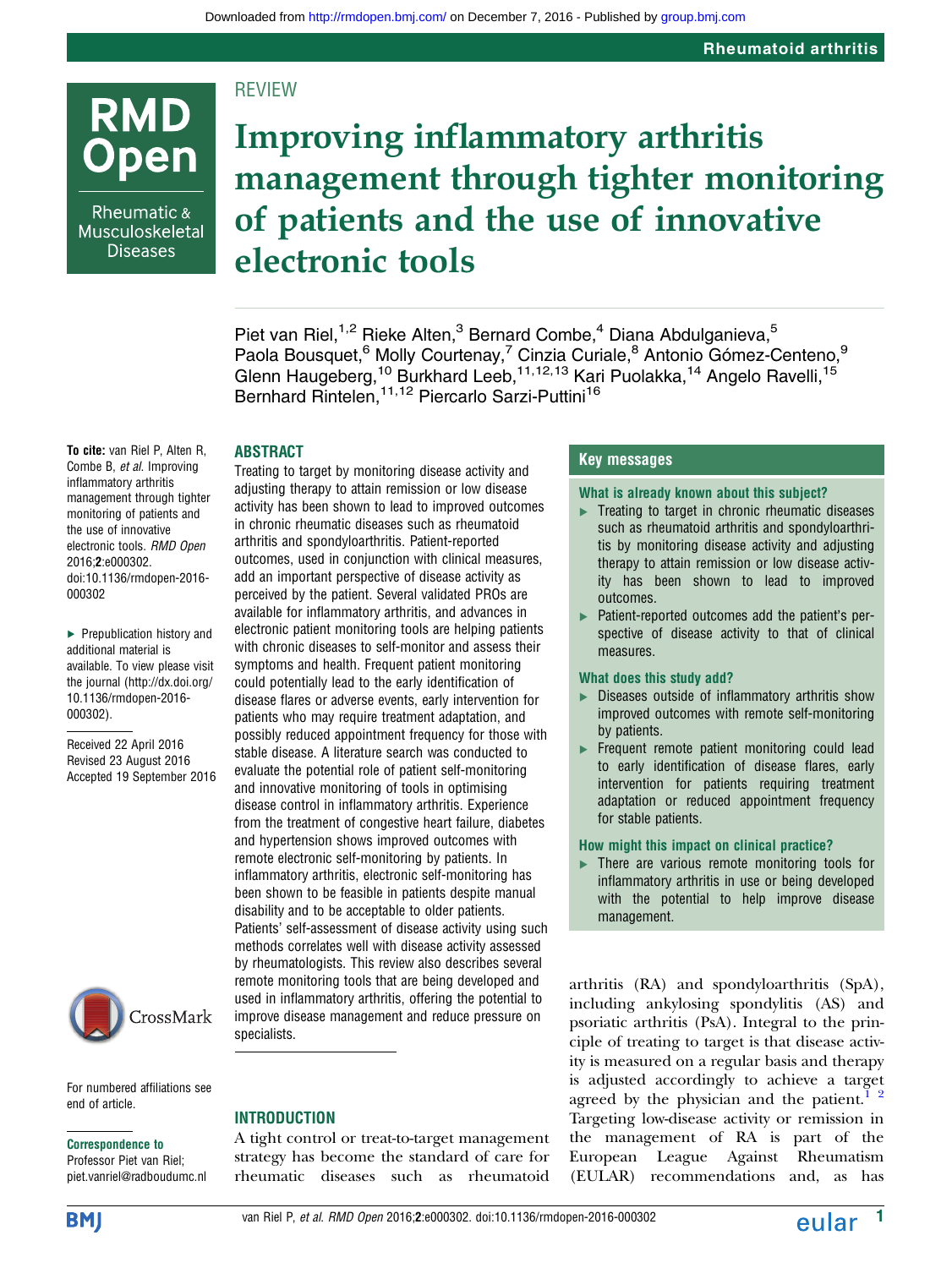previously been widely reported (eg, the DREAM, TICORA and CAMERA studies), this has been shown to lead to improved outcomes. $3-7$  $3-7$  In a recent study, patients with RA who achieved guideline-recommended low disease activity (Disease Activity Score (DAS)28-CRP <2.6) used fewer healthcare resources, including a 36– 45% lower hospital admission rate (p<0.05), compared with patients who did not achieve target disease activity levels.<sup>8</sup> In outpatient clinics that monitor patients using outcome measures as standard practice, ∼75% of patients with RA have been reported to be in remission or in low disease activity.<sup>[9](#page-7-0)</sup> Furthermore, patients in remission who are used to modern technology have started to request the possibility of reporting their disease status by using their personal technology devices, for example, home PCs.

The treat-to-target strategy for RA was originally adopted from the treatment of hypertension and diabetes, where it resulted in considerable improvements in outcomes, however, with the difference that hypertension and diabetes are diseases not providing the patient with immediate alerts, namely with pain. Treat-to-target strategy in inflammatory arthritis usually uses clinical measurements of disease activity such as DAS28 or Bath Ankylosing Spondylitis Disease Activity Index (BASDAI). While EULAR recommends the use of composite indices to assess disease activity, the American College of Rheumatology (ACR) recommends both composite indices or patient-driven composite tools (PAS, PAS-II or Routine Assessment of Patient Index Data (RAPID) 3).[10](#page-7-0) As such, in addition to clinical disease activity measures, the patient's perspective of disease state and burden is increasingly being recognised as an important consideration, $11-13$  $11-13$  and the most recent ACR guidelines refer to the use of patient-reported outcomes (PROs) as activity measures.<sup>[14](#page-7-0)</sup> The US Food and Drug Administration defines a PRO as: "any report of the status of a patient's health condition that comes directly from the patient, without interpretation of the patient's response by a clinician or anyone else. The outcome can be measured in absolute terms (eg, severity of a symptom, sign or state of a disease) or as a change from a previous measure".<sup>[15](#page-7-0)</sup> PROs for inflammatory arthritis have been developed and validated to correlate closely with clinical measures of disease activity. PROs have been described as 'critical, relevant and complementary' in the context of the phys-ician–patient interaction.<sup>[16](#page-7-0)</sup> It is of fundamental importance for the treating physician to have PRO information before making decisions on treatment and/or new interventions.<sup>16</sup> Pincus *et al*<sup>[17](#page-7-0)</sup> have shown that the combination of the three PRO measures from the seven ACR core data set measures is as informative as the ACR20 responses and DAS scores in distinguishing between placebo and effective treatment. The Rheumatoid Arthritis Disease Activity Index (RADAI)-5 PRO showed a similar outcome concerning remission rates as the Simple Disease Activity Index (SDAI)-remission and even has a higher sensitivity to indicate the 2011

EULAR/ACR Boolean remission criteria than the SDAI-remission criterion.<sup>[18](#page-7-0)</sup> Thus, PROs could act as a surrogate for clinical measurement and enable remote monitoring of patients with RA.

In many other disease areas, such as diabetes, hypertension and congestive heart failure, patient selfmonitoring is a well-accepted and common practice in supporting a tight control strategy. For example, among patients with hypertension at high risk of cardiovascular disease, self-monitoring with self-titration of antihypertensive medication resulted in a 9.2 mm Hg lower systolic blood pressure at 12 months compared with usual care.<sup>[19](#page-7-0)</sup> Advances in e-health tool technology are helping patients with chronic diseases to self-monitor and assess their symptoms and health, facilitating the incorporation of routine collection of PROs into clinical practice.<sup>[20](#page-7-0)</sup>

## Need for frequent patient monitoring in inflammatory arthritis

The consequences of poor control of inflammatory arthritis include swollen and painful joints, irreversible joint damage, functional disability, decreased work productivity, sleep disturbance and a reduced ability of patients to lead a normal active life. In addition to advocating treat-to-target strategy, the EULAR treatment recommendations suggest that clinic visits should be scheduled every 1–3 months when treating rheumatic disease with biologics.<sup>[3](#page-7-0)</sup> However, this frequency of visits may not always be possible due to specific barriers such as geographical and health-system-related constraints and, even in the case of high-quality care, patients' lives may not be predictable due to disease activity fluctuations.<sup>[21](#page-7-0)</sup>

Frequent remote patient monitoring could potentially lead to the early identification of disease flares, prioritisation of patients who may require a treatment review, and possibly reduced appointment frequency for those with stable disease. Evidence has shown that fluctuations in disease activity do have a direct effect on the destruction of joints.[22](#page-7-0) Therefore, after the newly diagnosed patient has reached a state of remission or low disease activity, there might be a potential benefit of remote monitoring carried out in between regular scheduled clinic visits to ensure that disease activity remains tightly controlled. Remote patient monitoring may also reduce the number of visits to the physician's office and be more convenient for many patients, especially those who are functionally incapacitated or who live far away from the nearest rheumatology clinic.[23](#page-7-0)

There is evidence to support a correlation between higher patient engagement in their treatment and improved adherence to therapy. $24$  Self-monitoring by patients is one method that can potentially increase engagement with their treatment. Self-monitoring may also lead to more consistent reporting in the long term, as outcomes are reported by the same person over time. While it is generally acknowledged that PROs are a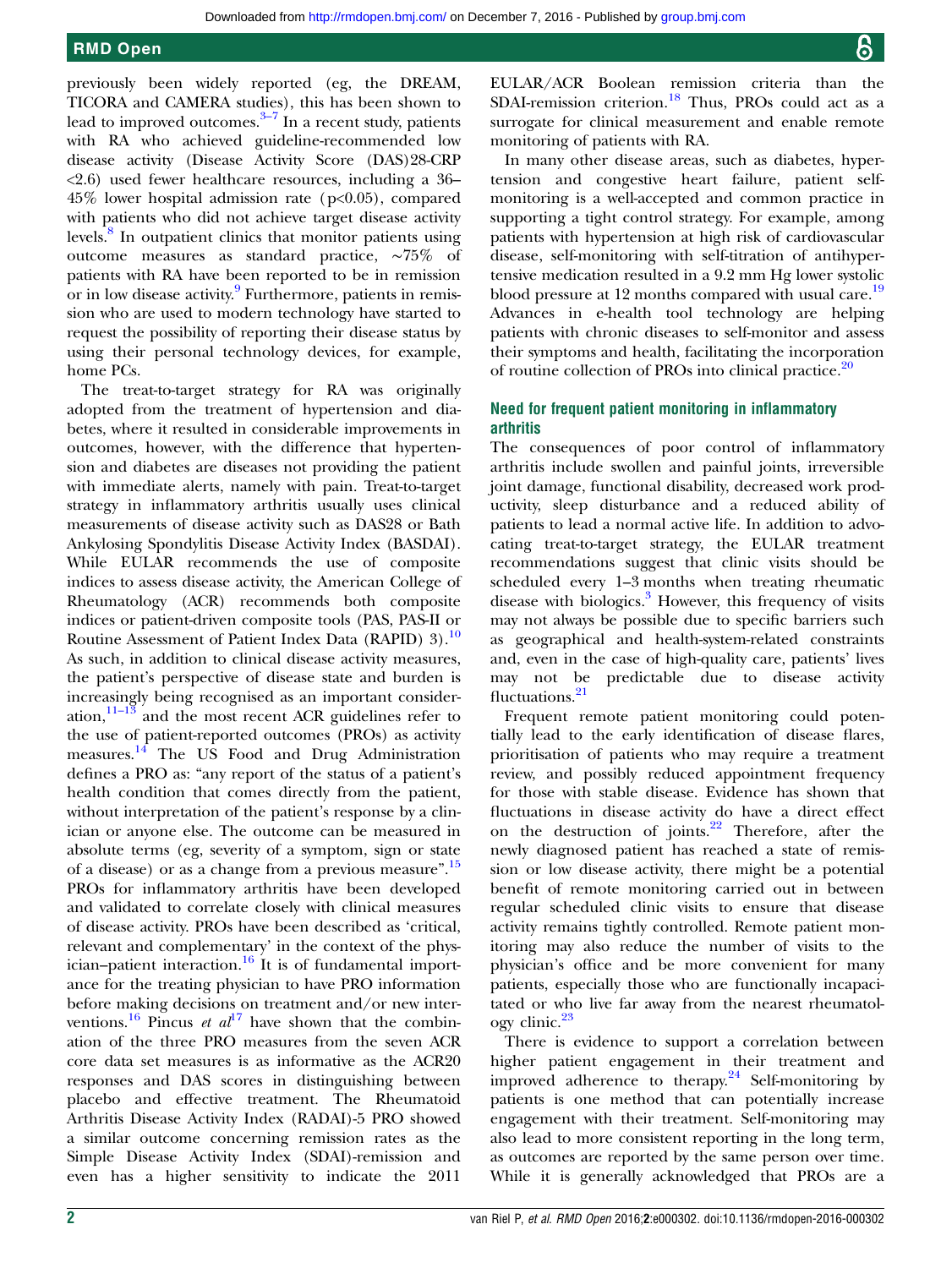<span id="page-2-0"></span>subjective measurement, patients are best placed to provide evaluations of their pain and global estimates of well-being.

In summary, self-monitoring of PROs by patients may lead to improved disease control, potential early identification of disease flares and improved convenience for patients over clinic visits. Patients may also be more engaged in their treatment and improve their adherence to therapy.

#### Aims

This review considers the role of PROs and patient selfmonitoring in inflammatory arthritis. A search of the literature was conducted to look at the potential of electronic patient monitoring tools to support this role. The authors' personal experiences of certain tools are included, as well as examples of electronic monitoring tools currently in use from disease areas other than inflammatory arthritis.

## LITERATURE SEARCH METHODOLOGY

Patient self-monitoring and remote monitoring with innovative monitoring tools is a well-accepted and common practice in several chronic disease areas. A literature search was conducted to evaluate the potential role of patient self-monitoring and innovative monitoring tools in optimising disease control in inflammatory arthritis. Readers should note that this was a narrative

review and the methods of the review are explained below.

The following databases were searched: PubMed ( January 2000 to June 2015), accepted abstracts from ACR and EULAR annual congresses (ACR 2012–2014 and EULAR 2011–2015). Figure 1 shows the search terms used. Searches were performed using a combination of a single primary search term in conjunction with each secondary term (primary term AND secondary term). Relevance to the topic was determined by scanning the title and, where available, the abstract of the retrieved articles. Hits were collated and manually de-duplicated.

Examples that have been drawn from other disease areas were gathered from the authors' experience in order to add a wider healthcare context outside of rheumatology.

#### LITERATURE SEARCH RESULTS

The literature search retrieved 374 titles/abstracts (354 titles from PubMed, 14 ACR abstracts, 6 EULAR abstracts), of which 278 were excluded by the initial scan and collation (34 duplicates, 244 titles not related to topic). The remaining 96 abstracts/articles were checked for relevance; 85 were exc[luded](#page-8-0) as not related to the topic, leaving 11 articles. $20\ 23\ 25-33$  The findings of the initial literature search were reviewed and the authors suggested additional articles for inclusion that were not found as a result of search terms or human

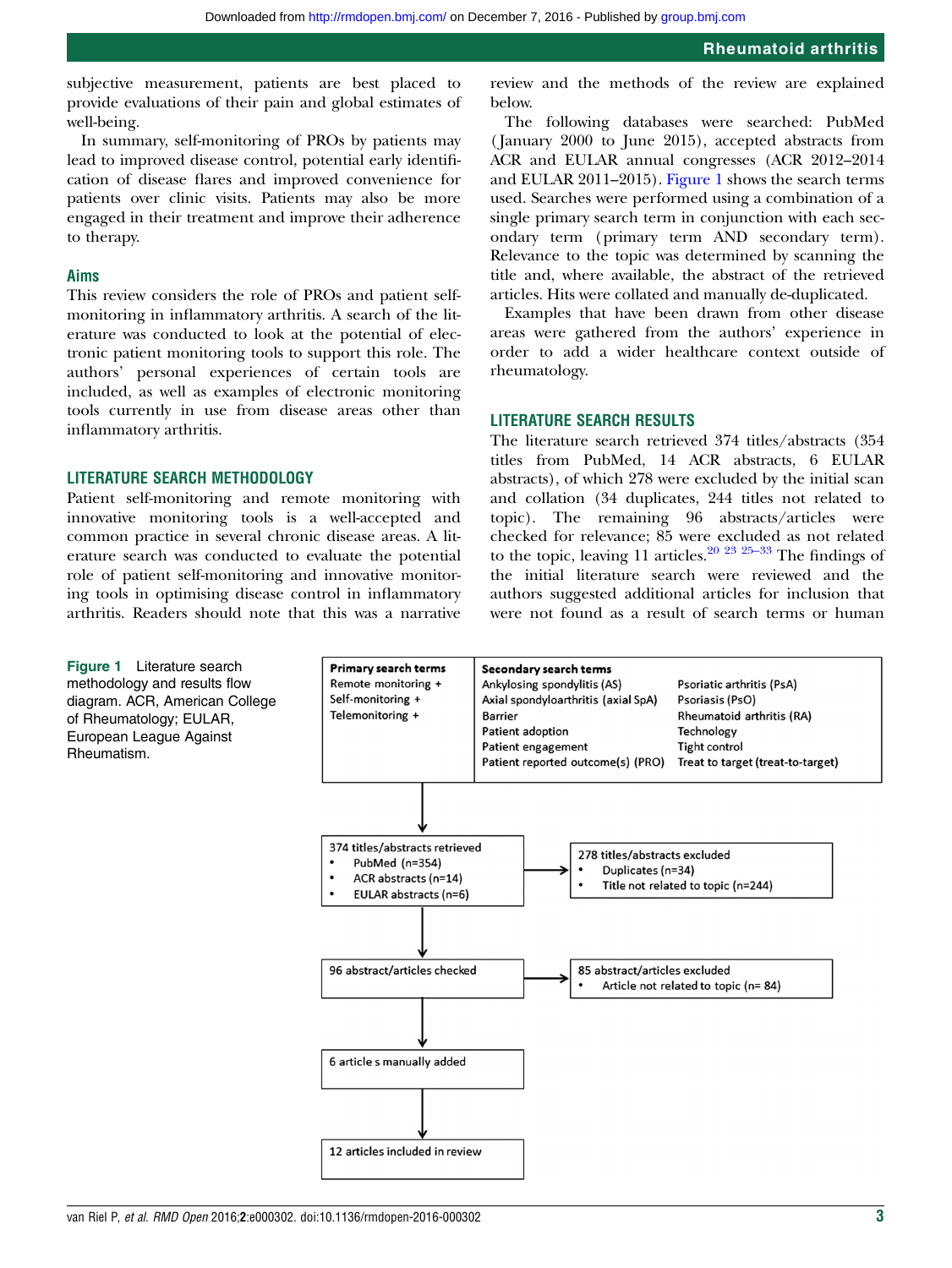error of the manual searching of databases. After manual addition of these 6 articles,  $\frac{89,34-37}{9}$  $\frac{89,34-37}{9}$  $\frac{89,34-37}{9}$  17 articles were selected for inclusion in the review (see online [supplementary appendix A](http://dx.doi.org/10.1136/rmdopen-2016-000302) and fi[gure 1](#page-2-0)). Key evidence from the literature search is summarised below.

## DISCUSSION—LITERATURE SEARCH FINDINGS

Innovative electronic remote monitoring and PRO reporting solutions could enable better data capture, easier incorporation of data into electronic medical records, and more frequent monitoring of disease activity in patients with RA between clinic visits. $23$  Remote data collection offers the additional advantage of convenience to patients, especially those who are functionally incapacitated or who live far away from the nearest rheumatology clinic, as the data can be collected at home. Remote monitoring and reporting of PROs may facilitate a treat-to-target approach and help to achieve a low disease activity state or remission among patients with  $RA.^{23}$  $RA.^{23}$  $RA.^{23}$  Results from a 2004 survey of 135 US physicians indicated that a large majority (83%) thought that remote patient monitoring would prove beneficial for the healthcare industry.<sup>33</sup> Their main concerns related to the privacy of medical information on the internet and the security of online transactions.

Specific data on the use of patient-led remote PRO monitoring tools in inflammatory arthritis appear to be relatively sparse based on the search criteria employed in the current review. This apparent knowledge gap suggests that research into the utility of electronic PRO reporting tools in inflammatory arthritis is warranted. Areas to be investigated include: any differences in longterm outcomes in patients remotely monitoring PROs; patient satisfaction after long-term use of such a remote monitoring tool; any difference in number of clinic visits or healthcare resource usage among patients using remote monitoring tools versus those not; any difference in cost of treatment; potential barriers to implementation of such tools.

#### Potential for remote monitoring of inflammatory diseases

Electronic remote monitoring tools for inflammatory rheumatic diseases offer additional data to support clinical decision-making, may improve the quality of care by effective patient communication and contribute to empowerment of patients.<sup>[32](#page-8-0)</sup> The use of electronic remote monitoring tools to support tight control in such diseases is of great interest to rheumatologists, given the need for tight disease control to prevent symptoms, avoid joint damage and recognise complications early.

Technology for remote monitoring should be simple and practical to use. In addition, monitoring systems should be automated where possible in order to spare staff resources. There is a concern that use of IT applications by patients with RA may be limited by their age and manual disability. However, a recent study found that manual disability in patients with RA is not an

obstacle for using mobile applications. $26$  The mobile application for smartphones that was tested comprised a simple questionnaire over four screens. Fifteen patients with RA with an average age of 63±10 years completed the questionnaire twice, taking 91±23 s the first time and 49±20 s the second time. All patients agreed that the application was generally easy to use and intuitive, and that the mobile visual analogue scale was at least as easy to complete as in paper form.

A study in 153 patients with RA, systemic lupus erythematosus or SpA compared completion of standardised questionnaires using paper and pencil or electronically on a tablet  $PC.^{32}$  $PC.^{32}$  $PC.^{32}$  The scores obtained by the two methods did not differ, and patients reported no major difficulties using the tablet PC. Most patients (62%) expressed a preference for using remote data entry in the future, while 7 (5%) patients felt uncomfortable with the tablet PC due to their rheumatic disease.

Disease activity measured by patients and reported with an electronic tool has been shown to correlate well with DAS[28](#page-8-0) results from a clinical examination.<sup>28</sup> A study of 51 patients with rheumatic disease reported a high correlation of 0.88 for DAS, with moderate correlation (0.63) for number of tender joints and a lower correlation (0.41) for number of swollen joints. In 37 (73%) patients, self-monitoring and the clinical examination by the physician resulted in an identical classification for low, moderate or high disease activity, with self-monitoring resulting in a higher classification in 12 (24%) cases and a lower classification in 2 (4%) cases.[28](#page-8-0)

In another study, patients' self-assessment of disease activity (RAPID3 and 4) correlated strongly with that of rheumatologists (DAS44, Clinical Disease Activity Index (CDAI), SDAI).<sup>[25](#page-8-0)</sup> Ninety patients with RA with a mean age of 55±14 years were educated to use a smartphone application for self-assessment, with weekly questionnaires to complete. Strong correlations were seen between patient and rheumatologist assessment of disease activity when comparing RAPID3 and DAS44  $(R=0.60)$ , CDAI  $(R=0.53)$  and SDAI  $(R=0.49)$ , with similar correlations seen with RAPID4. $25$ 

## Use of electronic patient monitoring tools in other disease areas

A variety of electronic patient monitoring tools are already well accepted in other chronic disease areas [\(table 1](#page-4-0)). In cardiology and congestive heart failure, for example, patients undergoing cardiac resynchronisation therapy who were followed with quarterly in-office visits without a daily remote monitoring system had an 86% higher risk of delayed detection of adverse events, during a median follow-up of 7 months, than those who used remote monitoring.<sup>2</sup>

In diabetes management, a combined programme of automated telemonitoring, clinician notification and informal caregiver involvement was associated with consistent improvements in adherence to treatment,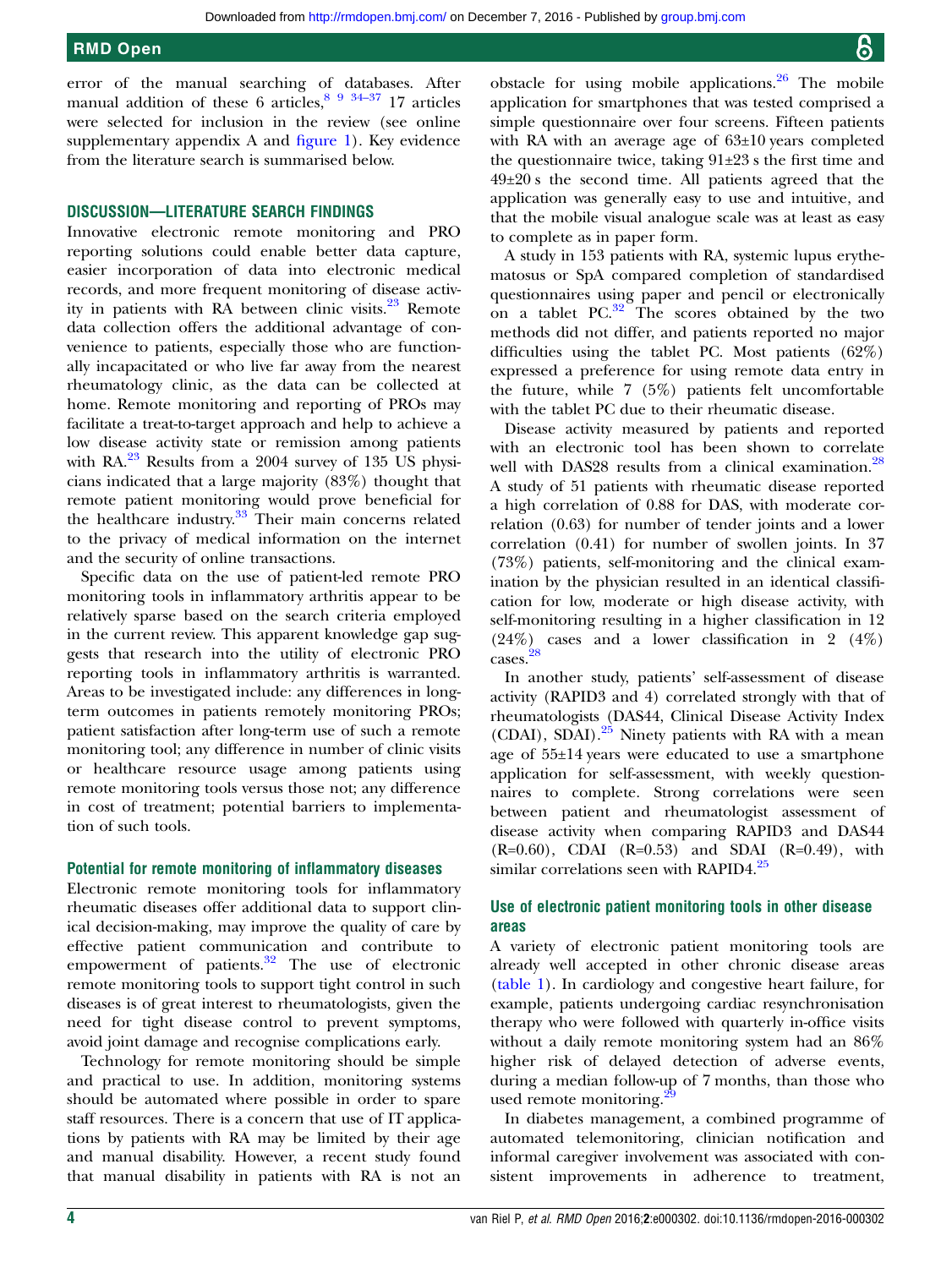| Disease area                                             | <b>Participants</b>                                              | <b>Intervention</b>                                                                                                           | Follow-up  | <b>Outcome</b>                                                                                                                                                                                                                                                                                                                                                                        |
|----------------------------------------------------------|------------------------------------------------------------------|-------------------------------------------------------------------------------------------------------------------------------|------------|---------------------------------------------------------------------------------------------------------------------------------------------------------------------------------------------------------------------------------------------------------------------------------------------------------------------------------------------------------------------------------------|
| Cardiology/<br>congestive heart<br>failure <sup>29</sup> | 99 patients receiving<br>cardiac<br>resynchronisation<br>therapy | Daily remote monitoring<br>(RM) vs standard programme<br>of in-office visits                                                  | 7 months   | Rate of detection of clinical<br>adverse events was 23.8% in<br>the RM group vs $48.7\%$ ; HR<br>0.14 (95% CI 0.06 to 0.37)                                                                                                                                                                                                                                                           |
| Diabetes <sup>30</sup>                                   | 301 patients with type<br>2 diabetes                             | Automated telemonitoring,<br>clinician notification and<br>informal caregiver<br>involvement                                  | 3-6 months | Significant improvements over<br>time in long-term medication<br>non-adherence, physical<br>functioning, depressive<br>symptoms and diabetes-related<br>distress (all p<0.001).<br>Significant improvements in<br>patient-reported frequency of<br>weekly medication adherence,<br>self-monitored blood glucose<br>(SMBG) performance, checking<br>feet and abnormal SMBG<br>readings |
| Hypertension <sup>31</sup>                               | 778 patients taking<br>antihypertensive drugs                    | Usual care vs usual care<br>with home blood pressure<br>monitor (BPM) vs web-based<br>pharmacist care with home<br><b>BPM</b> | 12 months  | 55% of patients in the<br>pharmacist-care group vs 37%<br>in the usual care with home<br>BPM group had BP <140/90<br>mm Hg. Home BPM accounted<br>for 30.3% of the intervention<br>effect, secure electronic<br>messaging for 96%, and<br>medication intensification for<br>29.3%                                                                                                     |

<span id="page-4-0"></span>Table 1 Summary of evidence of impact of remote patient monitoring tools on patient outcomes across various disease

diabetes self-management behaviours, physical function-ing and psychological distress.<sup>[30](#page-8-0)</sup> A study on a remote monitoring tool in diabetes found that the ability to raise an automatic alert in case of measurements below or above certain limits offered a sense of security, and treating physicians were able to follow the therapeutic course in an easy and timely manner. Furthermore, the remote nature of the monitoring may be especially favourable for elderly, sometimes immobile patients.<sup>[27](#page-8-0)</sup>

Another example comes from the treatment of hypertension. A study evaluated the role of home monitoring, communication with pharmacists, medication intensification, medication adherence and lifestyle factors in contributing to the effectiveness of an intervention to improve blood pressure control in patients with uncontrolled essential hypertension.<sup>31</sup> Study arms analysed were usual care with a home blood pressure monitor and pharmacist-assisted care with a home blood pressure monitor delivered via a patient website. At 12 months follow-up, patients in the web-based pharmacist care group were more likely to have a blood pressure below 140/90 mm Hg compared with patients in the group with home blood pressure monitors only (55% vs 37%; p=0.001). The effect of web-based pharmacist care on improved blood pressure control was explained in part through a combination of home blood pressure monitoring, secure messaging and antihypertensive medication intensification.<sup>31</sup>

## DISCUSSION—REMOTE MONITORING TOOLS FOR INFLAMMATORY ARTHRITIS

Further to the results of the literature search discussed above, several of the current authors have personal experience with remote monitoring tools being developed for use in inflammatory arthritis. These tools are described below and summarised in [table 2](#page-5-0). They represent only a sample of the existing tools; many rheumatology registries also make use of web-based tools.

## GoTreatIT Rheuma (Norway)

The GoTreatIT tool ([http://www.diagraphit.com\)](http://www.diagraphit.com) was developed as a hospital computer system for patient monitoring in clinical practice. The tool incorporates disease measures (all in Norwegian and English) and PRO tools (most of them available in more than 20 languages). It is currently used in 13 hospital centres and by 3 private practising rheumatologists in Norway, and other centres have plans to use it. The tool is used for data collection to the national arthritis registry (NorArtritt). Furthermore, GoTreatIT is also used by more than 10 rheumatology centres in Finland and used for data collection to the Finnish arthritis registry (ROB-FIN). It has been used in a cross-sectional study reporting similar disease burdens in RA, PsA and axial SpA, to compare disease status and treatment in RA between Norway and Finland, and to explore the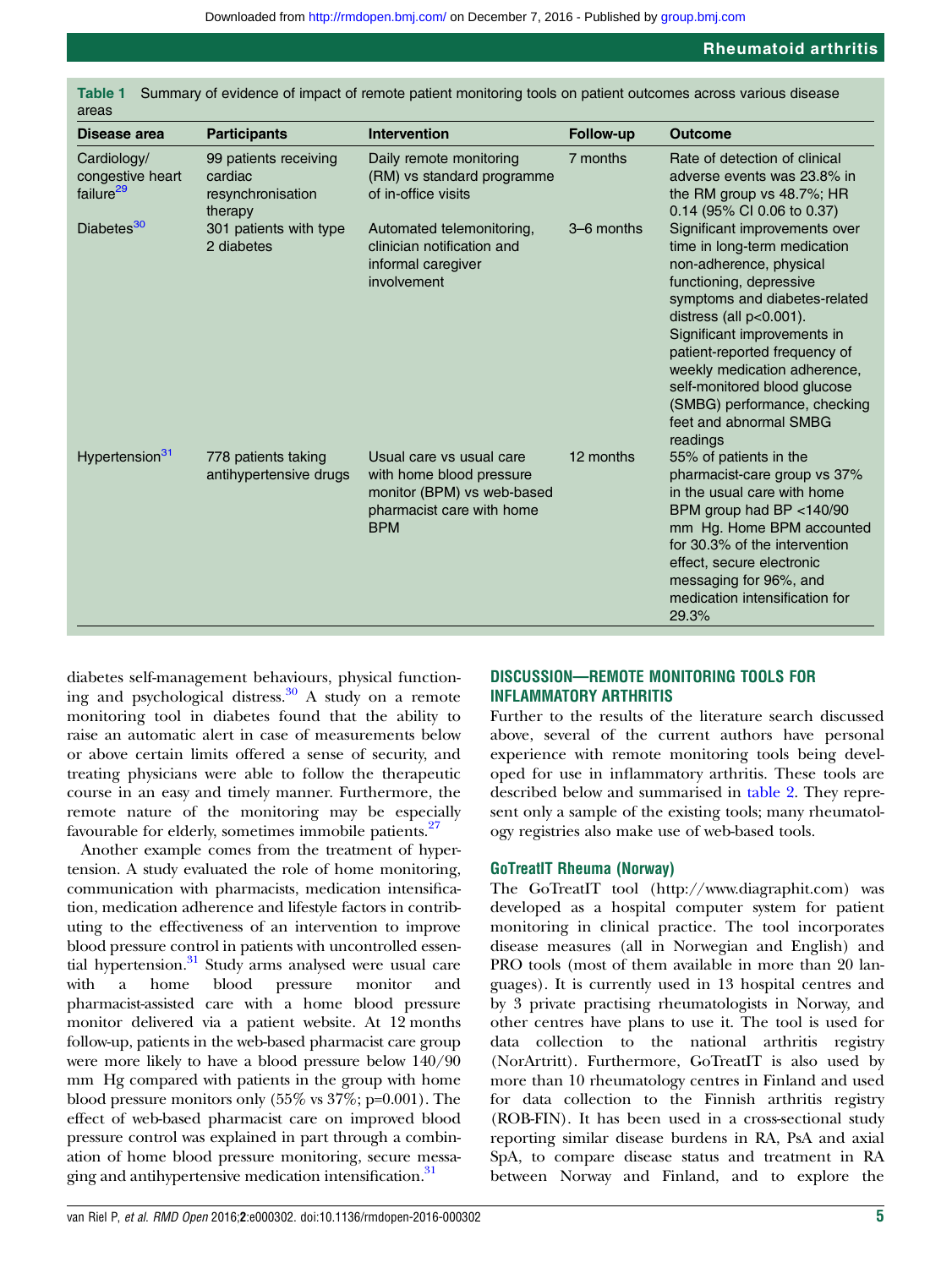<span id="page-5-0"></span>

|                                           | <b>Disease</b> | <b>PROs/disease</b><br>activity measures<br>available | <b>Platform</b> | <b>Automatic alerts for</b> | <b>Patient's ability</b><br>to view results | <b>Data</b><br>security |
|-------------------------------------------|----------------|-------------------------------------------------------|-----------------|-----------------------------|---------------------------------------------|-------------------------|
| <b>Tool</b>                               |                |                                                       |                 | healthcare professionals    |                                             |                         |
| iMonitor(http://www.pfizer.co.uk/content/ | <b>RA</b>      | <b>BASFI</b>                                          | PC              | $\checkmark$                | $\checkmark$                                | $\checkmark$            |
| medical-and-educational-goods-and         | PsA            | <b>BASDAI</b>                                         | <b>Tablet</b>   |                             |                                             |                         |
| -services-megs-imonitor)                  | <b>AS</b>      | <b>HAQ</b><br>Pt-DAS28                                | Smartphone      |                             |                                             |                         |
|                                           |                | RADAI5                                                |                 |                             |                                             |                         |
|                                           |                | <b>RAID</b>                                           |                 |                             |                                             |                         |
|                                           |                | RAPID <sub>3</sub>                                    |                 |                             |                                             |                         |
| GoTreatIT (http://www.diagraphit.com)     | <b>RA</b>      | <b>DAS</b>                                            | <b>PC</b>       | ✓                           | ✓                                           | ✓                       |
|                                           | <b>PsA</b>     | <b>DAS28</b>                                          | <b>Tablet</b>   | (Alerts for patients when a |                                             |                         |
|                                           | Axial          | <b>BASDAI/ASDAS</b>                                   | (mobile phones  | report is due is under      |                                             |                         |
|                                           | SpA            | Patient reported joint                                | soon to be      | development)                |                                             |                         |
|                                           |                | pain                                                  | supported)      |                             |                                             |                         |
|                                           |                | <b>HAQ</b>                                            |                 |                             |                                             |                         |
|                                           |                | <b>MHAQ</b>                                           |                 |                             |                                             |                         |
|                                           |                | <b>MDHAQ</b><br>VAS pain fatigue                      |                 |                             |                                             |                         |
|                                           |                | <b>QUEST RA questions</b>                             |                 |                             |                                             |                         |
|                                           |                | PROMIS20                                              |                 |                             |                                             |                         |
|                                           |                | RAID                                                  |                 |                             |                                             |                         |
|                                           |                | <b>BASFI/BASG</b>                                     |                 |                             |                                             |                         |
| Sanoïa (http://www.sanoia.com)            | <b>RA</b>      | <b>HAQ</b>                                            | <b>PC</b>       | ✓                           | ✓                                           |                         |
|                                           | PsA            | RAID                                                  | Tablet          |                             |                                             |                         |
|                                           | <b>AS</b>      | RAPID <sub>3</sub>                                    | Smartphone      |                             |                                             |                         |
|                                           |                | <b>ASAS NSAID</b>                                     |                 |                             |                                             |                         |
|                                           |                | <b>ASAS QoL</b>                                       |                 |                             |                                             |                         |
|                                           |                | <b>ASAS HI</b>                                        |                 |                             |                                             |                         |
|                                           |                | <b>BASDAI</b>                                         |                 |                             |                                             |                         |
| Andar (http://www.sanoia.com)             | <b>RA</b>      | <b>BASFI</b><br>RAPID <sub>3</sub>                    | PC              |                             |                                             |                         |
|                                           |                | DAS28                                                 |                 | ✓                           | ✓                                           |                         |
|                                           |                | <b>SDAI</b>                                           |                 |                             |                                             |                         |
|                                           |                | <b>CDAI</b>                                           |                 |                             |                                             |                         |

AS, ankylosing spondylitis; ASAS HI, Assessment of SpondyloArthritis international Society Health Index; ASAS NSAID, Assessment of SpondyloArthritis international Society Nonsteroidal Antiinflammatory Drug; ASAS QoL, Assessment of SpondyloArthritis international Society Quality of Life; ASDAS, Ankylosing Spondylitis Disease Activity Score; Axial SpA, spondyloarthritis; BASFI, Bath Ankylosing Spondylitis Functional Index; BASG, Bath Ankylosing Spondylitis Global assessment; HAQ, Health Assessment Questionnaire; MDHAQ, Multidimensional Health Assessment Questionnaire; MHAQ, Modified Health Assessment Questionnaire; PROMIS20, Patient-Reported Outcomes Measurement Information System20; Pt-DAS28, Patient Derived Disease Activity Score28; QUEST RA, Quantitative Patient Questionnaires in Standard Monitoring of Patients with Rheumatoid Arthritis; RA, rheumatoid arthritis; RAID, Rheumatoid Arthritis Impact of Disease; PROs, patient-reported outcomes; PsA, psoriatic arthritis; VAS, Visual Analog Scale.

van Riel P,

et al.

RMD Open

2016;2:e000302. doi:10.1136/rmdopen-2016-000302

RMD Open

**RMD Open**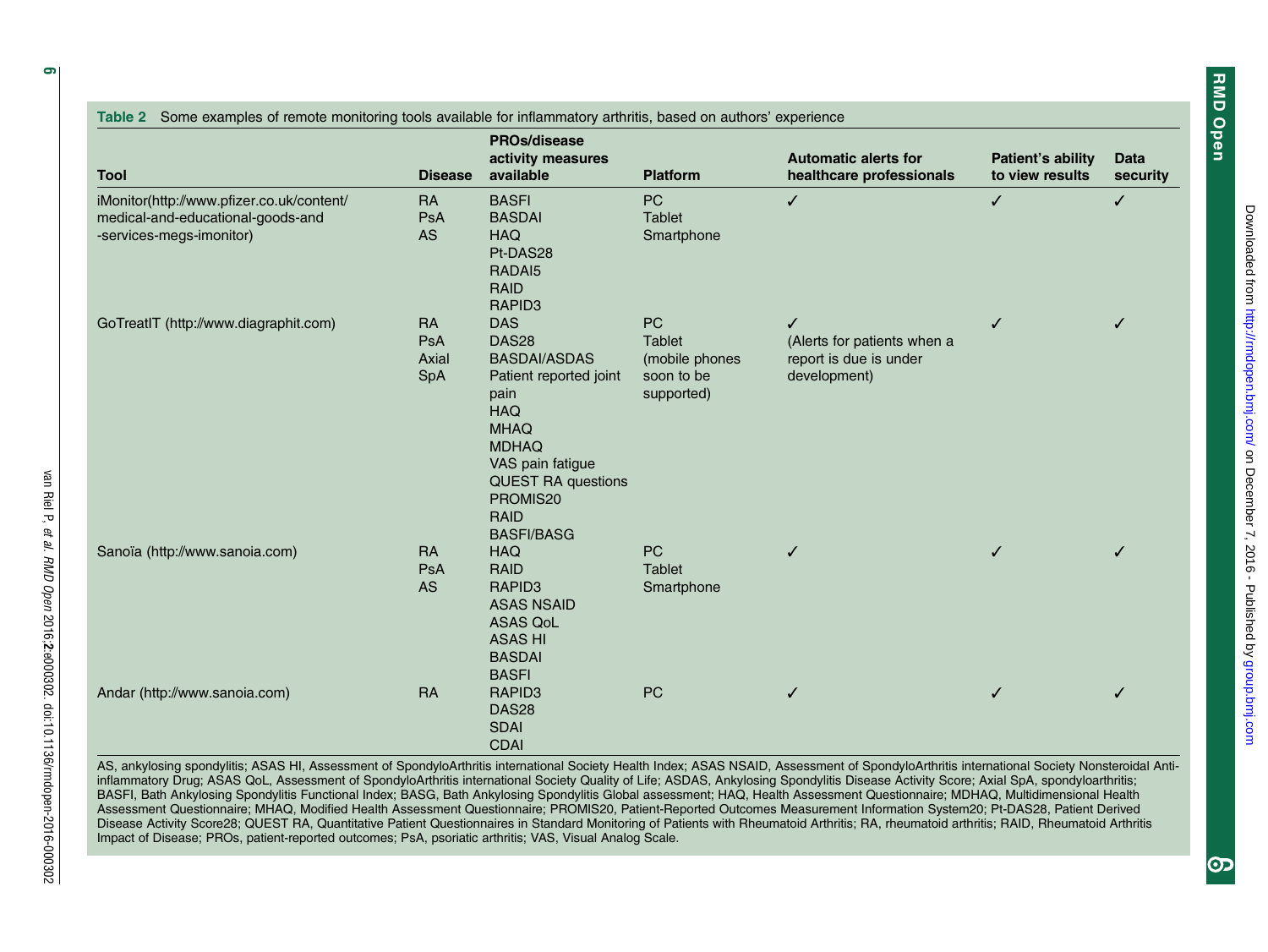change in disease status and treatment in patients with RA in a 10-year period at an outpatient clinic.

A technical solution called GoTreatIT Web has recently been developed which allows the patient to report their disease status via the internet directly into the hospital system using secure transfer of information to the hospital server. The self-reported data become immediately visible for healthcare personal at the outpatient clinic. A 2012 presentation at the EULAR congress reported clinical workflow efficiencies with use of the tool, by combining patient monitoring and registry data collection in a single workflow.

## Sanoïa (France)

Sanoïa ([http://www.sanoia.com\)](http://www.sanoia.com), launched in 2010, provides online secure health records that allow patients to track and store their own health data. It is available in 14 languages on PCs, tablet computers and smartphones. Forms such as BASDAI, Health Assessment Questionnaire, ASAS-QoL, RAPID3 and treatment trackers are available, and the patient can generate and print reports and graphical summaries. The patient decides whether to allow the physician to see their data. In September 2015, 4695 patients with RA were registered, and patients with AS and PsA started using the tool. A randomised controlled trial is underway to evaluate the effect of the tool on the quality of patient–doctor interactions [\(http://www.clinicaltrials.](http://www.clinicaltrials.gov/ct2/show/NCT02200068) [gov/ct2/show/NCT02200068\)](http://www.clinicaltrials.gov/ct2/show/NCT02200068).

#### Andar (Spain)

Andar [\(http://www.proyectoandar.com](http://www.proyectoandar.com)) is a standardised monitoring tool in which the patient completes the RAPID3 questionnaire and clinical and laboratory measurements can be added by the healthcare professional, allowing calculation of composite indices (DAS28, SDAI, CDAI). Initially, this was developed as a paper-based questionnaire that patients completed before each clinic visit. It has now been developed as a web-based tool. Patients determine their own treatment targets and can view the evaluations. Physicians add blood test results, and nurses decide whether patients need urgent visits on the basis of monthly alerts.

## iMonitor

iMonitor is a web-based software application that allows patients to report information about their disease state for RA, PsA and AS. It can be accessed by PC, tablet or smartphone. Data are protected during storage and transmission and are encrypted using a PIN code entered by the user. Physicians can choose from a selection of PROs and set individual treatment targets and thresholds for each patient. The physician can then review PRO results entered by patients before an appointment, and real-time monitoring keeps them up to date with their patient's condition. Physicians receive alerts when established thresholds are not met or if PROs are not completed on time. Those patients with poor disease control can be prioritised, contacted and reviewed, as needed.<sup>[37](#page-8-0)</sup>

## Patient groups most likely to benefit

Certain patients may particularly benefit from the use of remote monitoring tools. For example, patients with early RA who are most likely to benefit from a treat-to-target strategy may be the first candidates to adopt such tools. Others who may be suitable include patients with a high technological understanding, those with high engagement with their own disease management, those with barriers to frequent clinic visits (eg, poor mobility or great distance from the clinic), and those at high risk of flare or with a high need for monitoring (eg, patients whose disease activity fluctuates greatly between clinic visits). In addition, patients with stable disease may also be a target group for use of remote monitoring tools which allow them to report a stable condition without needing to attend a clinic for assessment.

## DISCUSSION—FUTURE PERSPECTIVE

As the cultural trend of moving towards digital monitoring and record keeping in healthcare develops, we anticipate that further work to develop the current and future range of remote PRO monitoring tools will continue. Our current review and search criteria highlighted a low number of published articles specifically relating to remote PRO reporting tools. While we recognise the limits of our search, there is a need for greater interest and research in the potential benefits of these tools.

#### **CONCLUSIONS**

A treat-to-target strategy targeting low disease activity or remission in the management of RA is the standard of care and has been shown to lead to better outcomes. Remote monitoring and reporting of PROs may facilitate a treat-to-target approach and help to achieve a low disease activity state or remission among patients with RA.<sup>[23](#page-7-0)</sup> PROs used in conjunction with rheumatologist-led disease activity monitoring may add an important perspective on disease activity, as it is perceived by the patient. Several validated PROs exist for inflammatory arthritis.

There is an unmet need for more frequent patient monitoring in chronic inflammatory arthritis to improve disease management and potentially to reduce pressure on specialists, as well as to achieve a better understanding of the disease course, which should be considered as more than just the linear path between two consecutive observation points. Evidence from several disease areas suggests that electronic tools that allow patients to give feed back on their disease may be beneficial. Innovative electronic tools that allow more frequent monitoring have the potential to improve disease management and may be more widely adopted in the future. Multiplatform availability of electronic monitoring devices is an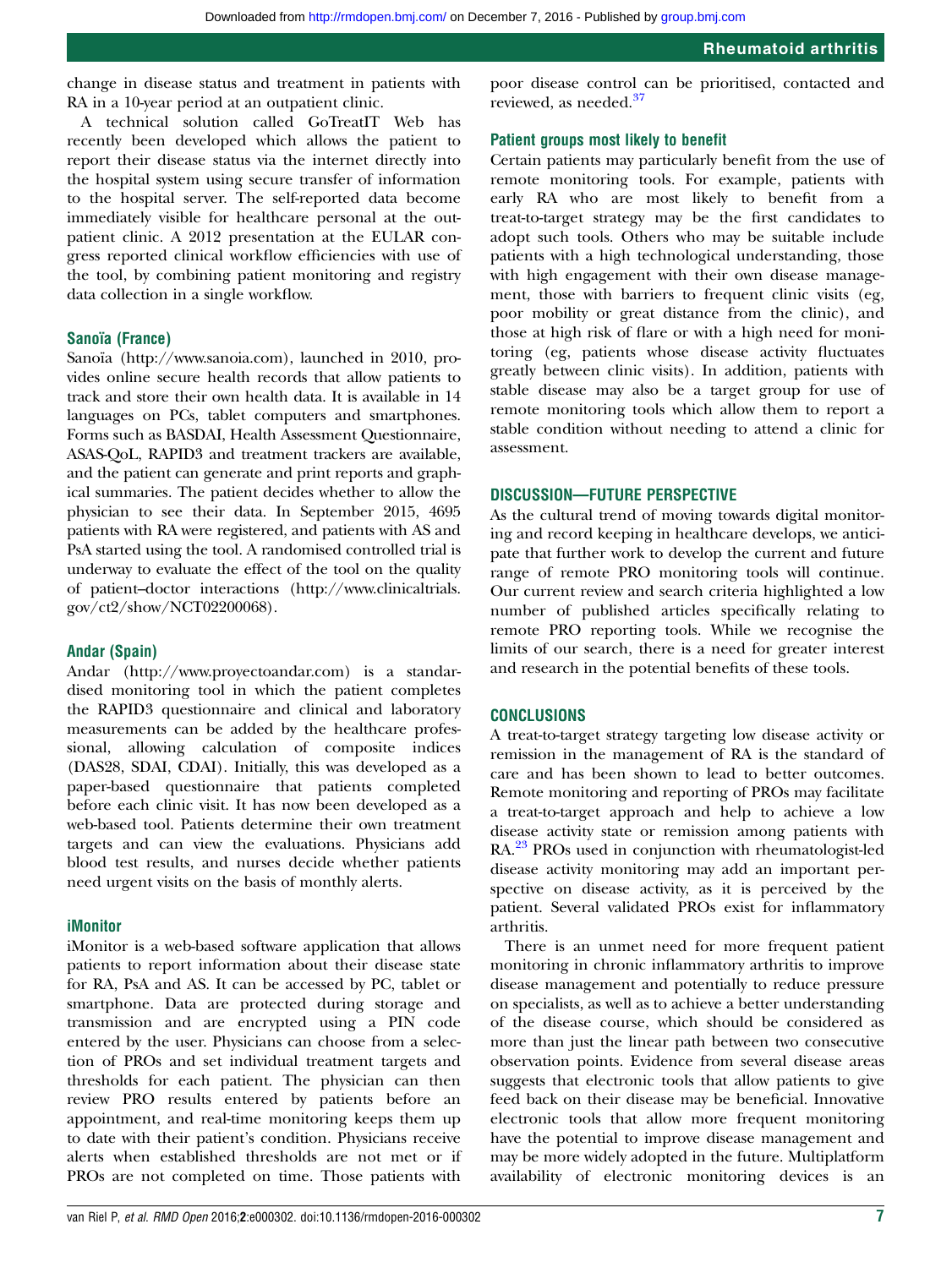<span id="page-7-0"></span>important consideration in encouraging the widest usage possible. Innovative electronic tools, such as iMonitor, GoTreatIT, Sanoïa and Andar, may help to support physician time management, to reduce the burden on clinic time, and to prioritise patients who may need further attention.

#### Author affiliations

<sup>1</sup> Radboud University Medical Centre, Radboud Institute for Health Sciences, IQ healthcare, Nijmegen, The Netherlands

2 Department of Rheumatology, Bernhoven, Uden, The Netherlands

 $^3$ Department Internal Medicine, Rheumatology, Schlosspark Klinik University Medicine Berlin, Berlin, Germany

4 Département de Rhumatologie, Hôpital Lapeyronie, Montpellier Université, Montpellier, France

<sup>5</sup>Department of Internal Medicine, Kazan State Medical University, Kazan, Russia

6 Pfizer Regional Medical Team, Rome, Italy

<sup>7</sup>School of Healthcare Sciences, College of Biomedical and Life Sciences, Cardiff University, Wales, UK

<sup>8</sup>Pfizer, Rome, Italy

<sup>9</sup>Department of Rheumatology, Parc Taulí Hospital Universitari, Sabadell, Spain

<sup>10</sup>Department of Rheumatology, Martina Hansens Hospital, Bærum, Norway 11Landesklinikum Stockerau, Center for Rheumatology Lower Austria, Stockerau, Austria

<sup>12</sup>Karl Landsteiner Institute for Clinical Rheumatology, Stockerau, Austria <sup>13</sup>Department for Rheumatology and Immunology, Medical University of Graz, Graz, Austria

14Department of Medicine, South Karelia Central Hospital, Lappeenranta, Finland

15University of Genoa and Istituto Giannina Gaslini, Genoa, Italy

<sup>16</sup>Department of Internal Medicine, University of Milan, Milano, Italy

Contributors PvR, RA and BC are joint lead authors and contributed equally. DA, PB, MC, CC, AG-C, GH, BL, KP, AR, BR and PS-P contributed equally.

Funding Initial drafting and subsequent medical writing support was provided by Clare Griffith, Synergy, London, UK and funded by Pfizer.

Competing interests RA has received research grants and honoraria from the speaker's bureau from Pfizer. BC has received honorarium from Pfizer. DA has received honoraria from Pfizer, MSD and UCB. PB is an employee of Pfizer. CC is an employee of Pfizer. GH is a founder and shareholder of the company DiaGraphIT, manufacturing GoTreatIT Rheuma. BL has received research grants as well as honoraria from Centocor, Abbott, Amgen, Aesca, UCB, Roche, MSD, Celltrion, Schering-Plough, Wyeth, Pfizer, BMS, Jannssen-Cilag, Eli-Lilly, Novartis, Sandoz and Celgene. KP has received honoraria from Abbvie, BMS, MSD, Pfizer, Roche and UCB. AR has received honoraria or research grants from Abbvie, BMS, Centocor, Eli-Lilly, Novartis, Pfizer, Roche and Wyeth. BR has received research grants as well as honoraria from Centocor, Abbott, Amgen, Aesca, UCB, Roche, MSD, Celltrion, Schering-Plough, Wyeth, Pfizer, BMS, Jannssen-Cilag, Eli-Lilly and Novartis. PS-P has received research grant honoraria from Abbvie, UCB, Roche, MSD, Pfizer, BMS, and Eli-Lilly.

Provenance and peer review Not commissioned; externally peer reviewed.

Data sharing statement No additional data are available.

Open Access This is an Open Access article distributed in accordance with the Creative Commons Attribution Non Commercial (CC BY-NC 4.0) license, which permits others to distribute, remix, adapt, build upon this work noncommercially, and license their derivative works on different terms, provided the original work is properly cited and the use is non-commercial. See: [http://](http://creativecommons.org/licenses/by-nc/4.0/) [creativecommons.org/licenses/by-nc/4.0/](http://creativecommons.org/licenses/by-nc/4.0/)

#### REFERENCES

Smolen JS, Breedveld FC, Burmester GR, et al. Treating rheumatoid arthritis to target: 2014 update of the recommendations of an international task force. [Ann Rheum Dis](http://dx.doi.org/10.1136/annrheumdis-2015-207524) 2016;75:3-15.

- 2. Smolen JS, Braun J, Dougados M, et al. Treating spondyloarthritis, including ankylosing spondylitis and psoriatic arthritis, to target: recommendations of an international task force. [Ann Rheum Dis](http://dx.doi.org/10.1136/annrheumdis-2013-203419) 2014;73:6–16.
- 3. Smolen JS, Landewé R, Breedveld FC, et al. EULAR recommendations for the management of rheumatoid arthritis with synthetic and biological disease-modifying antirheumatic drugs: 2013 update. [Ann Rheum Dis](http://dx.doi.org/10.1136/annrheumdis-2013-204573) 2014;73:492–509.
- 4. Vermeer M, Kuper HH, Hoekstra M, et al. Implementation of a treat-to-target strategy in very early rheumatoid arthritis: results of the Dutch Rheumatoid Arthritis Monitoring Remission Induction Cohort Study. [Arth Rheum](http://dx.doi.org/10.1002/art.30494) 2011;63:2865–72.
- Grigor C, Capell H, Stirling A, et al. Effect of a treatment strategy of tight control for rheumatoid arthritis (the TICORA study): a single-blind randomised controlled trial. *[Lancet](http://dx.doi.org/10.1016/S0140-6736(04)16676-2)* 2004:364:263-9.
- 6. Verstappen SM, Jacobs JW, van der Veen MJ, et al. Intensive treatment with methotrexate in early rheumatoid arthritis: aiming for remission. Computer Assisted Management in Early Rheumatoid Arthritis (CAMERA, an open-label strategy trial). [Ann Rheum Dis](http://dx.doi.org/10.1136/ard.2007.071092) 2007;66:1443–9.
- 7. Coates LC, Moverley AR, McParland L, et al. Effect of tight control of inflammation in early psoriatic arthritis (TICOPA): a UK multicentre, open-label, randomised controlled trial. [Lancet](http://dx.doi.org/10.1016/S0140-6736(15)00347-5) 2015;386:2489–98.
- 8. Alemao E, Joo S, Kawabata H, et al. Effects of achieving target measures in RA on functional status, quality of life and resource utilization: analysis of clinical practice data. [Arthritis Care Res](http://dx.doi.org/10.1002/acr.22678) [\(Hoboken\)](http://dx.doi.org/10.1002/acr.22678) 2016;68:308–17.
- Haugeberg G, Hansen IJ, Soldal DM, et al. Ten years of change in clinical disease status and treatment in rheumatoid arthritis: results based on standardized monitoring of patients in an ordinary outpatient clinic in southern Norway. [Arthritis Res Ther](http://dx.doi.org/10.1186/s13075-015-0716-0) 2015;17:219.
- 10. Anderson J, Caplan L, Yazdany J, et al. Rheumatoid arthritis disease activity measures: American College of Rheumatology recommendations for use in clinical practice. [Arthritis Care Res](http://dx.doi.org/10.1002/acr.21649) [\(Hoboken\)](http://dx.doi.org/10.1002/acr.21649) 2012;64:640–7.
- 11. Leeb BF, Andel I, Leder S, et al. The patient's perspective and disease activity indexes. [Rheumatology \(Oxford\)](http://dx.doi.org/10.1093/rheumatology/keh484) 2005;44:360-5.
- 12. Tillett W, Eder L, Goel N, et al. Enhanced Patient Involvement and the Need to Revise the Core Set—report from the Psoriatic Arthritis Working Group at OMERACT 2014. [J Rheumatol](http://dx.doi.org/10.3899/jrheum.141156) 2015;42:2198–203.
- 13. Bykerk VP, Lie E, Bartlett SJ, et al. Establishing a core domain set to measure rheumatoid arthritis flares: report of the OMERACT 11 RA flare Workshop. [J Rheumatol](http://dx.doi.org/10.3899/jrheum.131252) 2014;41:799-809.
- 14. Singh JA, Saag KG, Bridges SL Jr, et al. 2015 American College of Rheumatology Guideline for the Treatment of Rheumatoid Arthritis. [Arth Rheumatol](http://dx.doi.org/10.1002/art.39480) 2016;68:1–26.
- 15. Food and Drug Administration. Guidance for Industry. Patient-reported outcome measures: use in medical product development to support labeling claims. US FDA, 2009.
- 16. Peláez-Ballestas I. Patient reported outcome measures: what is their importance? [Reumatol Clin](http://dx.doi.org/10.1016/j.reuma.2011.11.001) 2012;8:105-6.
- 17. Pincus T, Strand V, Koch G, et al. An index of the three core data set patient questionnaire measures distinguishes efficacy of active treatment from that of placebo as effectively as the American College of Rheumatology 20% response criteria (ACR20) or the Disease Activity Score (DAS) in a rheumatoid arthritis clinical trial. [Arthritis Rheum](http://dx.doi.org/10.1002/art.10824) 2003;48:625-30.
- Rintelen B, Sautner J, Haindl P, et al. Remission in rheumatoid arthritis: a comparison of the 2 newly proposed ACR/EULAR remission criteria with the rheumatoid arthritis disease activity index-5, a patient self-report disease activity index. [J Rheumatol](http://dx.doi.org/10.3899/jrheum.120952) 2013;40:394–400.
- 19. McManus RJ, Mant J, Haque MS, et al. Effect of self-monitoring and medication self-titration on systolic blood pressure in hypertensive patients at high risk of cardiovascular disease: the TASMIN-SR randomized clinical trial. [JAMA](http://dx.doi.org/10.1001/jama.2014.10057) 2014;312:799–808.
- 20. Wicks P, Stamford J, Grootenhuis MA, et al. Innovations in e-health. [Qual Life Res](http://dx.doi.org/10.1007/s11136-013-0458-x) 2014;23:195–203.
- 21. Puchner R, Brezinschek HP, Fritz J, et al. Is the state of health of rheumatoid arthritis patients receiving adequate treatment, predictable? -results of a survey. **[BMC Musculoskelet Disord](http://dx.doi.org/10.1186/s12891-015-0567-5)** 2015;16:109.
- 22. Welsing PMJ, Landewe RBM, van Riel PLCM, et al. The Relationship between disease activity and radiologic progression in patients with rheumatoid arthritis. [Arth Rheum](http://dx.doi.org/10.1002/art.20350) 2004;50;2082–93.
- 23. Sargious A, Lee SJ. Remote collection of questionnaires. Clin Exp Rheumatol 2014;32(Suppl 85):S168–72.
- 24. Stevenson FA, Cox K, Britten N, et al. A systematic review of the research on communication between patients and healthcare professionals about medicines: the consequences for concordance. [Health Expect](http://dx.doi.org/10.1111/j.1369-7625.2004.00281.x) 2004;7:235–45.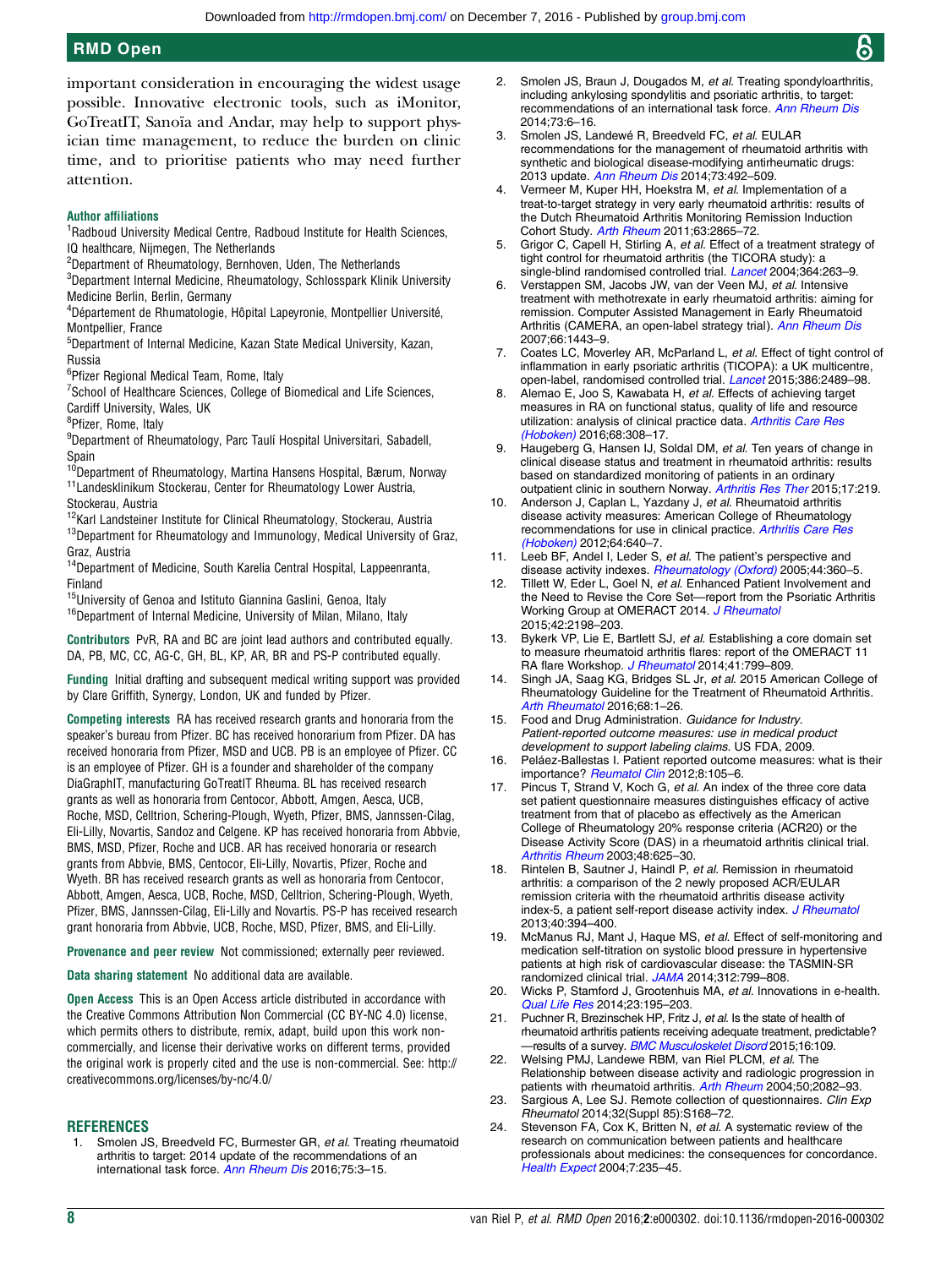- <span id="page-8-0"></span>25. Mueller R, Walker U, Kyburz D, et al. Patient's self-monitoring via smartphone: the Compass study correlation between patient self-assessment of rheumatoid arthritis disease activity via smartphone technology and physicians' validated scores. Arthritis Rheum 2014;66(Suppl 10):S1298. [abstract 2971].
- 26. Sikorska-Siudek K, Przygodzka M, Bojanowski S, et al. Mobile application for patients with rheumatoid arthritis (RA) as a supporting tool for disease activity monitoring: its usability and interoperability. [Ann Rheum Dis](http://dx.doi.org/10.1136/annrheumdis-2015-eular.1158) 2015;74(Suppl 2):986. [abstract AB0280].
- 27. Mlekusch W. [Perspectives of mobile communication in the management of diabetics]. [Wien Med Wochenschr](http://dx.doi.org/10.1007/s10354-011-0012-9) 2011;161: 359–60.
- 28. Langer A, Langer H. Computer-aided self-monitoring of disease activity in chronic arthritis: a new tool for disease management? Presented at EULAR 2004 [abstract HP0016]. [http://www.](http://www.abstracts2view.com/eular/view.php?nu=EULAR04L1_2004HP0016) [abstracts2view.com/eular/view.php?nu=EULAR04L1\\_2004HP0016](http://www.abstracts2view.com/eular/view.php?nu=EULAR04L1_2004HP0016)
- 29. De Ruvo E, Gargaro A, Sciarra L, et al. Early detection of adverse events with daily remote monitoring versus quarterly standard follow-up program in patients with CRT-D. [Pacing Clin Electrophysiol](http://dx.doi.org/10.1111/j.1540-8159.2010.02932.x) 2011;34:208–16.
- 30. Aikens JE, Rosland AM, Piette JD. Improvements in illness self-management and psychological distress associated with telemonitoring support for adults with diabetes. [Prim Care Diabetes](http://dx.doi.org/10.1016/j.pcd.2014.06.003) 2015;9:127–34.
- 31. Ralston JD, Cook AJ, Anderson ML, et al. Home blood pressure monitoring, secure electronic messaging and medication
- intensification for improving hypertension control. [Appl Clin Inform](http://dx.doi.org/10.4338/ACI-2013-10-RA-0079) 2014;5:232–48.
- 32. Richter JG, Becker A, Koch T, et al. Self-assessments of patients via Tablet PC in routine patient care: comparison with standardised paper questionnaires. [Ann Rheum Dis](http://dx.doi.org/10.1136/ard.2008.090209) 2008;67:1739–41.
- 33. Parekh SG, Nazarian DG, Lim CK. Adoption of information technology by resident physicians. [Clin Orthop Relat Res](http://dx.doi.org/10.1097/01.blo.0000126865.22310.59) 2004;421:107-11.
- 34. Michelsen B, Fiane R, Diamantopoulos AP, et al. A comparison of disease burden in rheumatoid arthritis, psoriatic arthritis and axial spondyloarthritis. [PLoS ONE](http://dx.doi.org/10.1371/journal.pone.0123582) 2015;10:e0123582.
- 35. Sokka T, Haugeberg G, Asikainen J, et al. Similar clinical outcomes in rheumatoid arthritis with more versus less expensive treatment strategies. Observational data from two rheumatology clinics. Clin Exp Rheumatol 2013;31:409–14.
- 36. Rødevand E, Haavardsholm E, Bader L, et al. The Norwegian BIORHEUMA project—achieving patient benchmarking and patient register in one work flow using the GoTreatIt computer software system. [Ann Rheum Dis](http://dx.doi.org/10.1136/annrheumdis-2011-200372) 2012;71(Suppl 3):455. [abstract FRI0419].
- 37. Hendrikx J, Fransen J, Toniolo A, et al. Moving towards personalized healthcare: a patient reported outcome based algorithm can aid rheumatologists and patients in monitoring rheumatoid arthritis in daily clinical practice. Presented at ACR 2013 [abstract 2663]. [http://acrabstracts.org/abstract/moving-towards](http://acrabstracts.org/abstract/moving-towards-personalized-healthcare-a-patient-reported-outcome-based-algorithm-can-aid-rheumatologists-and-patients-in-monitoring-rheumatoid-arthritis-in-daily-clinical-practice/)[personalized-healthcare-a-patient-reported-outcome-based](http://acrabstracts.org/abstract/moving-towards-personalized-healthcare-a-patient-reported-outcome-based-algorithm-can-aid-rheumatologists-and-patients-in-monitoring-rheumatoid-arthritis-in-daily-clinical-practice/)[algorithm-can-aid-rheumatologists-and-patients-in-monitoring](http://acrabstracts.org/abstract/moving-towards-personalized-healthcare-a-patient-reported-outcome-based-algorithm-can-aid-rheumatologists-and-patients-in-monitoring-rheumatoid-arthritis-in-daily-clinical-practice/)[rheumatoid-arthritis-in-daily-clinical-practice/](http://acrabstracts.org/abstract/moving-towards-personalized-healthcare-a-patient-reported-outcome-based-algorithm-can-aid-rheumatologists-and-patients-in-monitoring-rheumatoid-arthritis-in-daily-clinical-practice/)